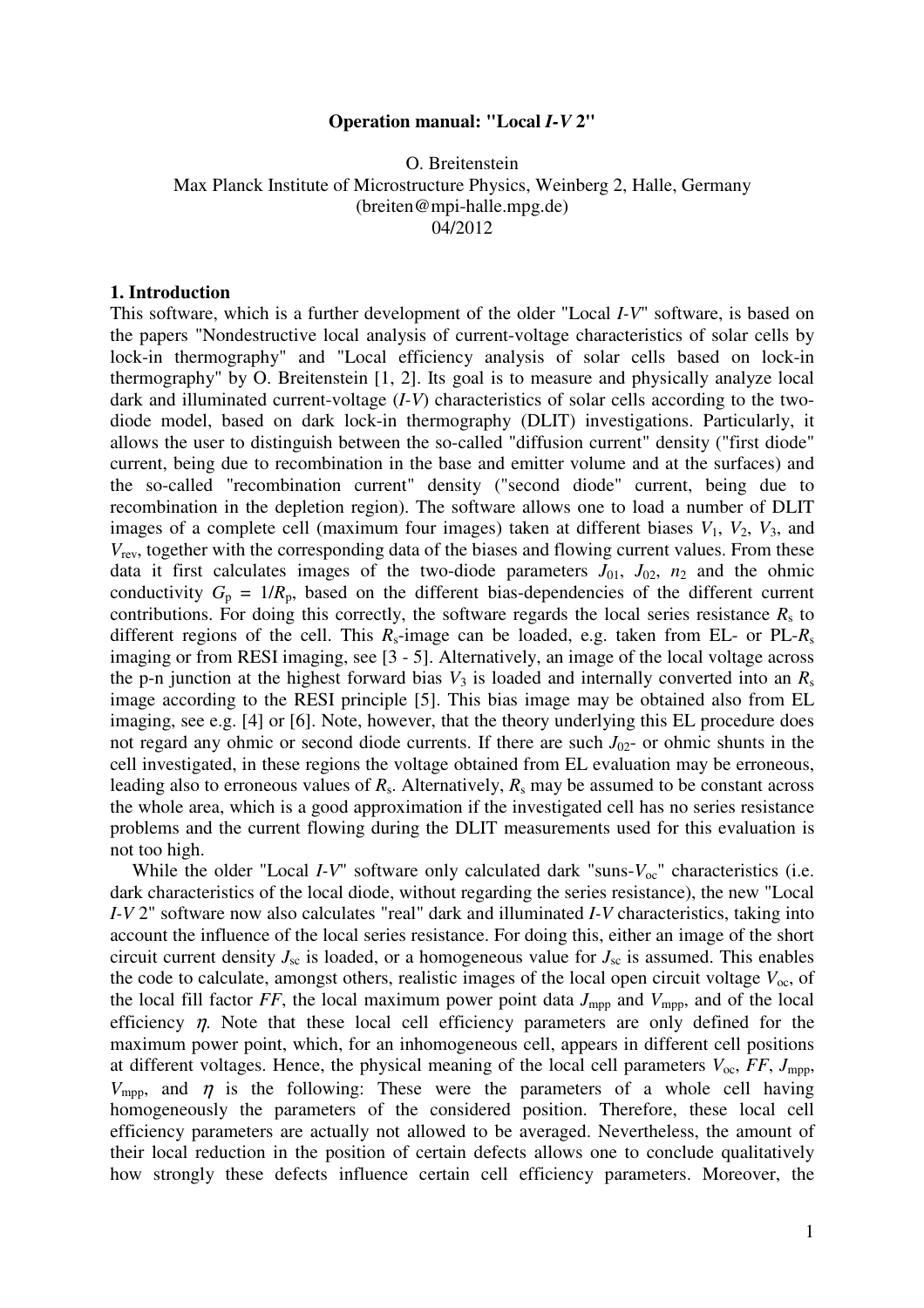maximum values of the efficiency parameters are a realistic measure of the efficiency potential of a given technology. For performing quantitative investigations, a certain region in a large cell, containing or not containing certain defects, may be selected and considered as one separate cell. Then, by simulating the illuminated characteristic of this region, the efficiency parameters of this cell are calculated, which quantitatively shows the influence of certain defects on the cell efficiency. Another new option is to virtually "cut out" certain local shunt regions. Then, by performing the efficiency analysis of the whole cell, the influence of these shunts is realistically calculated, which can be done also as a function of illumination intensity.

This software may also treat the ideality factor of the second diode  $n_2$  not as a variable but fix it to a value of two, as it is often assumed. In this case the parameter calculation may even be performed analytically. There is also the option to use an ideality factor of the first diode  $n_1$ other than unity. This measure may regard e.g. for an injection level-dependent effective lifetime in the bulk [7]. The dimensions of the DLIT- and  $R_s$ - resp.  $V_3$ -images do not have to be the same, and all images are allowed to be larger than the cell size. In this case the active region may be selected. For each kind of input images bad pixels or extended bad pixel regions may be defined, where the values are filled by averages from the surrounding. This option can also be used for replacing data in busbar regions, which are often shadowed by current leads, by data from their surrounding. For improving the signal-to-noise ratio, quadratic pixel binning is possible. Once the software has calculated the images of the local two-diode parameters  $J_{01}$ ,  $J_{02}$ ,  $n_2$ , and  $G_p$  (which all may be displayed as images,  $J_{01}$  and  $J_{02}$ also in logarithmic scaling), it automatically calculates images of the diffusion current, the recombination current, the ohmic shunt current and the total current densities at all forward biases used. If a  $J_{\rm sc}$  image is loaded or a homogeneous short circuit current density is assumed, images of the local open circuit voltage, the local efficiency, the local "suns" efficiency (without regarding the local series resistance  $R_s$ ), the local fill factor, and the local "suns" pseudo fill factor are calculated, the latter two for the bias ranges  $V_1$ - $V_2$  and  $V_2$ - $V_3$ . Moreover, local dark and illuminated "suns- $V_{\text{oc}}$ " *I-V* characteristics (without the influence of *R*s) and "real" *I-V* characteristics can be extracted from single points or regions of the cell, up to the whole cell area. For this point or region the cell parameters  $V_{\text{oc}}$ , *FF*, *pFF*, *n*, suns *n*, *V*mpp, and *J*mpp are calculated. As mentioned above, all these data are simulated under the assumption that each pixel were electrically isolated from the surrounding. Hence, these are actually "efficiency potential" data, which hold for an extended cell having the electrical parameters of the pixel position. In addition, local efficiency parameters (local current density  $J<sub>loc</sub>$ , local voltage  $V<sub>loc</sub>$ , efficiency  $\eta$  and fill factor *FF*) for the cell operating at its maximum power point are simulated. All these simulations can be done as a function of the illumination intensity, given in units of "suns".

In the following the basic approximations underlying the "Local *I-V* 2" software will be summarized:

- 1. It assumes that the two-diode model and the superposition principle hold. In reality, due to distributed series resistance effects, the series resistance may depend on the current, see next point. There are also other possible departures from the superposition principle [8]. Fortunately, for typical industrial silicon cells their influence is obviously weak [2]. However, thin film solar cells may show strong departures from the superposition principle, therefore "Local *I-V* 2" is less appropriate for analyzing such cells.
- 2. It assumes that the series resistance can be described by a local series resistance, based on the local current density and given in units of  $\Omega$ cm<sup>2</sup>. This is a simplification, since it disregards any distributed series resistance effects, which of course may play a role. Therefore, for keeping the voltage drops at the series resistance small and thus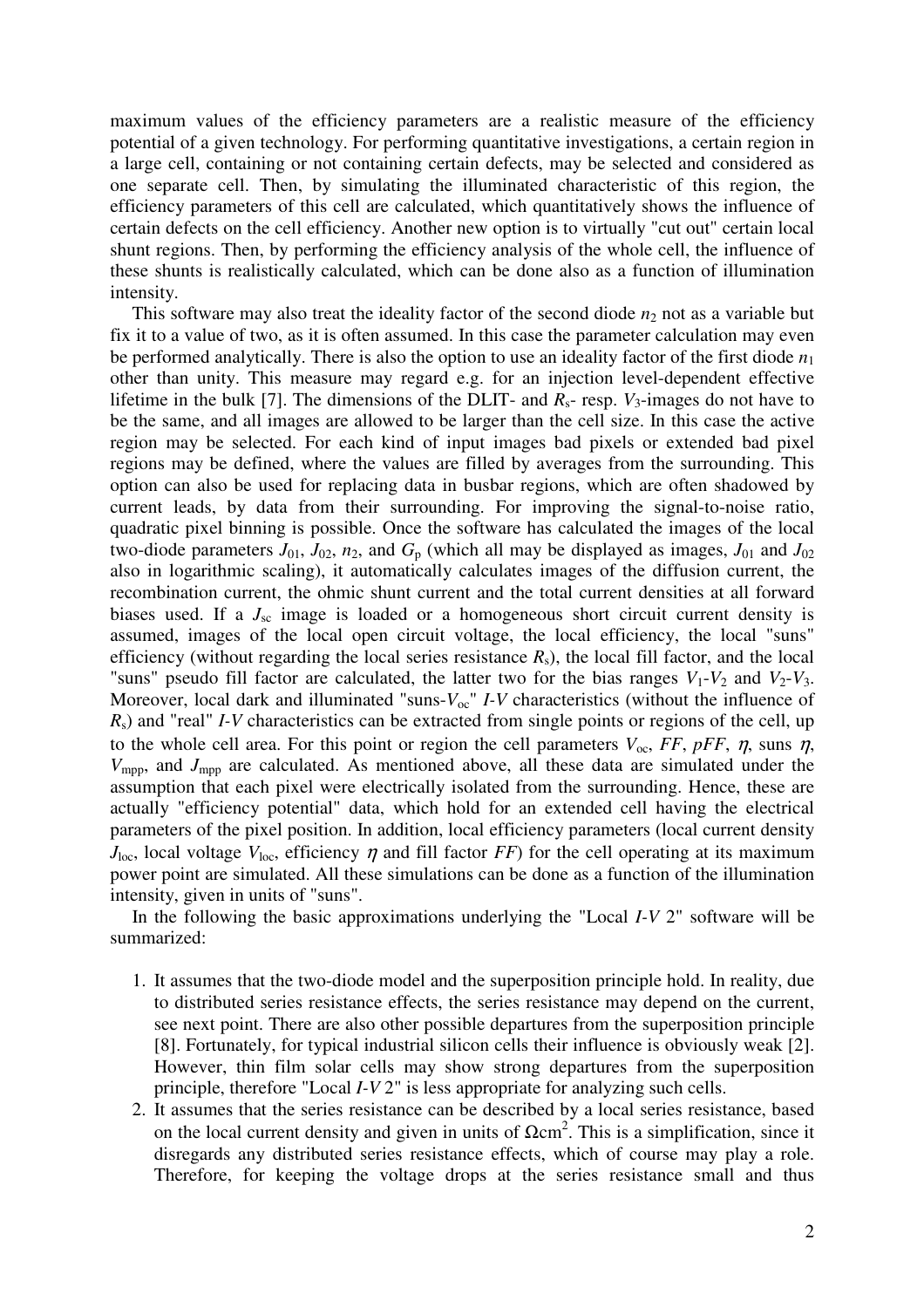minimizing this error, it is advisable to choose the largest bias  $V_3$  not too high, and to use an  $R_s$  image measured close to  $V_3$ .

- 3. It assumes that the diffusion current is characterized by a voltage-independent ideality factor  $n_1$  of unity or optionally another fixed value, e.g. due to an injection-dependent lifetime [7].
- 4. It assumes that the ideality factor of the (depletion region) recombination current  $n_2$  is independent of the bias, which is not always the case. A lower limit of  $n_2$  can and should be set, e.g. 1.5 or 2. If this limit is too close to  $n_1$ , the software cannot distinguish the two contributions from each other anymore.
- 5. It assumes that the emissivity is homogeneous. In regions with locally reduced emissivity (busbars, grid lines, missing back contact) all currents may be underestimated if the emissivity is not homogenized, e.g. by black color or a sucked-on black plastic foil.
- 6. It assumes that the heat generated by the series resistance can be neglected. It was shown in [1] that, even if  $R_s$  is large, this simplification still leads to reasonable results. Nevertheless, this also points to the demand on medium currents to be used.
- 7. It assumes that Peltier effects don't play any role. This is the case if the current in a solar cell flows essentially vertically [12]. For crystalline silicon cells, fortunately the Peltier effect at the grid lines is very weak and usually can be neglected.

## **2. Basics**

Dark lock-in thermography (DLIT [9]) images the periodic surface temperature modulation of a device after periodic heat dissipation in the device. It is especially useful for imaging any kind of current flow in solar cells if a pulsed bias is applied in the dark. Assume that the whole cell is imaged and the totally dissipated power is known from the current and the applied voltage ( $P = I^*V$ ). Then the LIT signal being -90° phase shifted to the bias pulses is, within its spatial resolution of about 2 thermal diffusion lengths, a measure of the locally dissipated power density ( $T^{90^{\circ}}$  = local DLIT signal,  $\langle T^{90^{\circ}} \rangle$  = average value of the DLIT signal over the whole cell,  $A = \text{cell area}$ :

$$
p(x, y) = \frac{T^{-90^{\circ}}(x, y) P}{\langle T^{-90^{\circ}} \rangle A}
$$
 (1)

For thin film solar cells the optimum phase is about -45° instead of -90° [9]. The dark current (density)-voltage characteristic of a solar cell is usually described by the two-diode model extended by a series and a parallel resistance  $R_s$  and  $R_p$  (both here given area-related in units of  $\Omega$ cm<sup>2</sup>,  $V_T$  = thermal voltage; 25.57 mV at 25 °C), leading to [9, 10]

$$
J(V) = J_{01}\left(\exp\frac{V - R_{\rm s}J(V)}{n_1 V_{\rm T}} - 1\right) + J_{02}\left(\exp\frac{V - R_{\rm s}J(V)}{n_2 V_{\rm T}} - 1\right) + \frac{V - R_{\rm s}J}{R_{\rm p}}
$$
(2)

with 
$$
V_{\text{loc}} = V - R_{\text{s}} J(V) \tag{3}
$$

being the local voltage across the p-n junction. In (2) the first term is traditionally called "diffusion current" density  $J_{\text{diff}}$  and the second term is called "recombination current" density  $J_{\text{rec}}$ .  $J_{\text{diff}}$  is governed by recombination in the bulk and at the surfaces and  $J_{\text{rec}}$  is due to recombination in the depletion region.  $J_{01}$  and  $J_{02}$  are the saturation current densities of the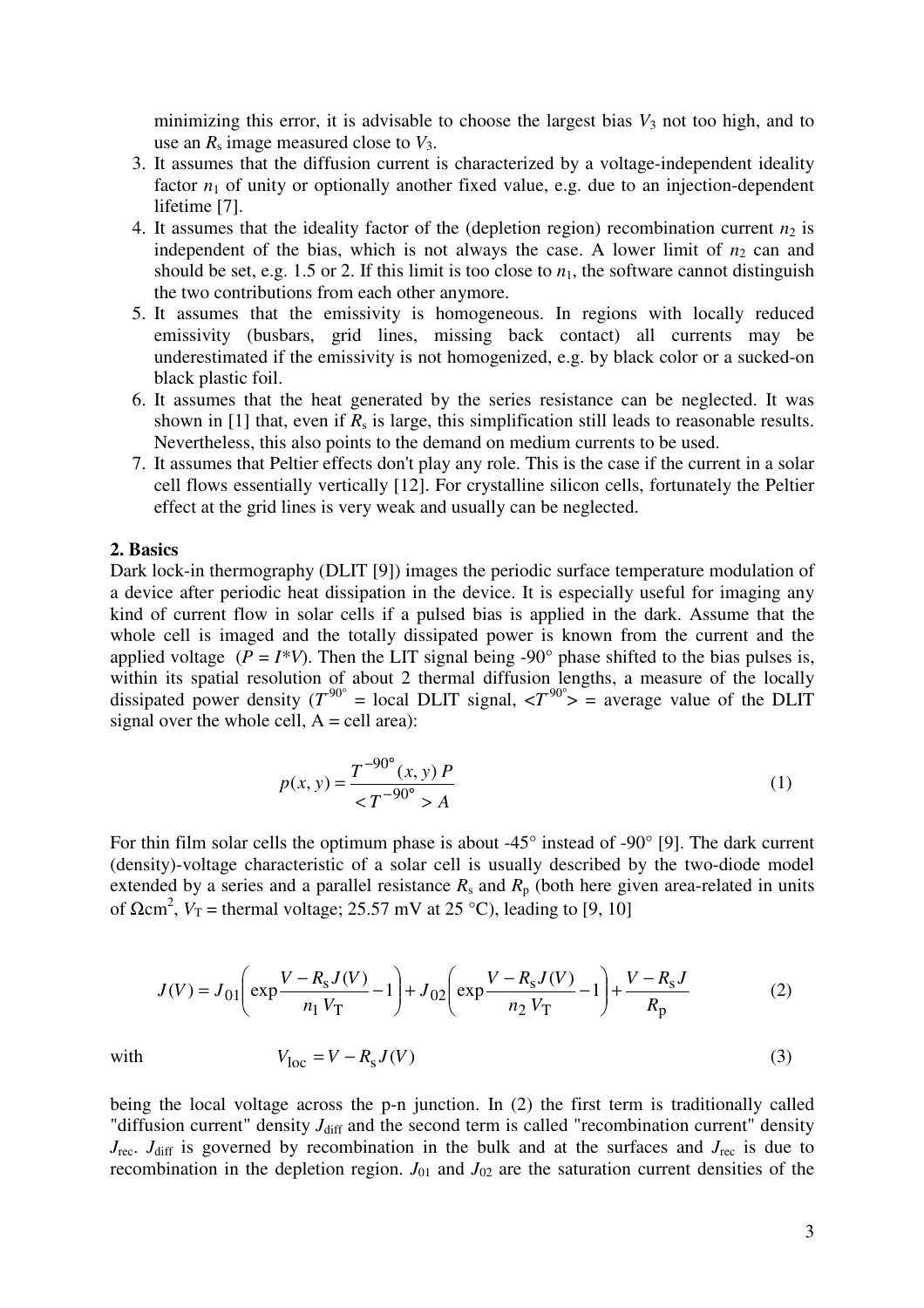diffusion and the recombination current, respectively, being a measure of their magnitudes. The parameter  $n_2$ " is called the ideality factor of the recombination current. If the recombination is caused by point defects,  $n_2$  is lying between 1 and 2, but for recombination via extended defects significantly larger values of  $n_2$  are possible [11]. Therefore also  $n_2$  is an important two-diode parameter. If the minority carrier lifetime is independent of the carrier concentration, the ideality factor of the diffusion current  $n_1$  is always unity. However, if the lifetime increases with increasing current density, it may be slightly larger than unity [7], which can also be assumed in "Local  $I-V2$ ". Since  $J_{\text{diff}}$  and  $J_{\text{rec}}$  have different physical origins and influence the efficiency of solar cells in a different way, it is highly desirable to separate these contributions from each other. Though, due to their different bias-dependencies, LIT investigations at low forward bias/current (up to 0.5 V for crystalline Si cells) display preferentially *J*<sub>rec</sub>-contributions and investigations at high bias/current (at or above 0.6 V) display preferentially *J*<sub>diff</sub>-contributions, these are always mixed images also containing residues of the other contribution. Therefore, the first goal of the "Local *I-V* 2" software is to separate  $J_{\text{diff}}$ - and  $J_{\text{rec}}$ -contributions in LIT-based current density images from each other. The second and actually most interesting new goal is to evaluate the influence of the local dark characteristics on the local illuminated characteristics. This provides, for the first time, the possibility to generate realistic images of local cell efficiency parameters open circuit voltage  $V_{\text{oc}}$ , fill factor *FF*, and efficiency  $\eta$  for a readily processed solar cell. The possibility to generate dark and illuminated *I-V* characteristics of selected points or regions is a powerful tool for understanding the influence of certain local defects on the efficiency.

Within a limited bias range, it is usual to combine the two exponential terms in (2) into one exponential characteristic being characterized by an "effective"  $J_0$  and  $n$ :

$$
J(V) = J_0 \exp \frac{V - R_s J(V)}{n V_{\text{T}}}
$$
(4)

It is well known that images of  $J_0$  and  $n$  may be obtained by performing LIT at two different forward biases  $V_1$  and  $V_2$  and evaluating the results [9]. If the series resistance is neglected  $(V<sub>loc</sub> = V)$ , and if the "-1" terms in (2) are neglected (which holds for  $V > 0.5$  V and sufficiently low  $n_2$ ), the power density distribution (1) can be expressed as a current density distribution ( $J = p/V$ ), leading to the following formulas for the ideality factor and  $J_0$ :

$$
n = \frac{V_2 - V_1}{V_{\rm T} \ln \frac{J(V_2)}{J(V_1)}}
$$
\n(5)

$$
J_0 = \frac{J(V_2)}{\exp\frac{V_2}{nV_T}}
$$
\n
$$
\tag{6}
$$

The "effective" ideality factor after (5) is also calculated by "Local *I-V* 2" between  $V_1$  and  $V_2$ and between  $V_2$  and  $V_3$ , respectively. Note that this ideality factor is always bias-dependent, at low forward bias it approximates  $n_2$  (if there is significant recombination current) and at high bias it approximates  $n_1$ . Moreover, this method becomes increasingly inaccurate if a series resistance plays a role, since  $R_s$  tends to increase the effective ideality factor. Fortunately, since  $R_s$  may be compensated in the "Local  $I-V$  2" procedure (see below), the software also calculates images of the "suns- $V_{\text{oc}}$ " effective ideality factor for the two bias ranges.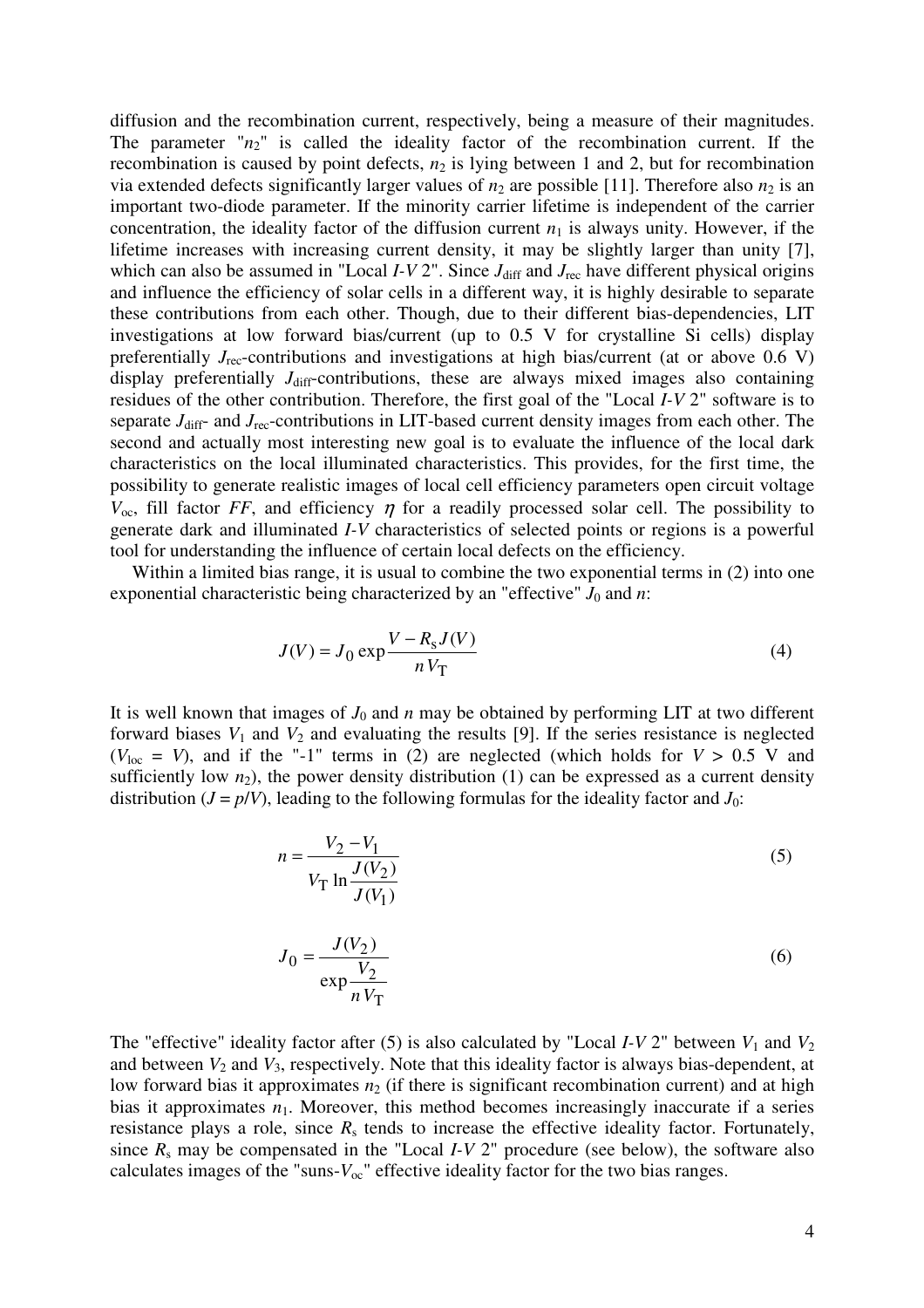The "RESI" method [5], which is used in "Local *I-V* 2" for calculating the local series resistance  $R_s$  from the local bias  $V_3$ , is based on the following principles. For calculating the local value of  $R_s$  we need the local current density *J* and the local voltage drop across  $R_s$ , which is  $(V - V_{loc})$ . By EL imaging quite accurate images of the local voltage  $V_{loc}$  may be obtained, leading to the local value of  $(V - V_{loc})$ . DLIT may accurately calculate the local power density  $p$ , see below. From these two values the local value of  $R_s$  is calculated [5].

In the "Local *I-V* 2" code, LIT measurements at 3 different forward biases  $V_1 < V_2 < V_3$  and one reverse bias  $V_{\text{rev}}$  are used to calculate  $J_{01}$ ,  $J_{02}$ ,  $n_2$ , and  $G_p = 1/R_p$  of (2) separately for each image position. Since this problem cannot be solved analytically anymore, an iteration method is used. A unique feature of the "Local *I-V* 2" code is that it explicitly regards the influence of a local series resistance  $R_s(x, y)$ . This series resistance can either be loaded as an  $R_s$  image  $R_s(x, y)$ . In this image the active area may be selected and its magnitude may be influenced by a scaling factor. Alternatively,  $R_s(x, y)$  may be calculated from an independently loaded  $V_3$ -image according to the RESI principle [5], or a constant value for  $R_s$  can be assumed for all positions. If there is a voltage drop at a series resistance, the local voltage  $V_{loc}(x, y)$  is given by (3). The local power density dissipated by the local diode is in each position (*x,y*):

$$
p(x, y) = V_{\text{loc}}(x, y)J(x, y) = [V - R_{\text{s}}(x, y)J(x, y)]J(x, y) \tag{7}
$$

This can be resolved to:

$$
J(x, y) = \frac{V}{2R_{\rm s}(x, y)} - \sqrt{\frac{V^2}{4R_{\rm s}(x, y)^2} - \frac{p(x, y)}{R_{\rm s}(x, y)}}
$$
(8)

For  $R_s$  approaching zero, (8) reduces to  $J(x, y) = p(x, y)/V$ , as expected. Note that in this treatment the power dissipated at *R*s is neglected by regarding only the power dissipated at the diode. This is a small error as long as the voltage drop at  $R<sub>s</sub>$  is small compared to that at the diode (no serious series resistance problem). Even if there is a region of high series resistance in the cell (e.g. a non-contacted region), at least within this region the procedure should work correctly. In this case the main power dissipation at the series resistance should occur at the edge of the high-*R*s region where the current flows into this region. Only in this region some errors may be expected. First applications have shown that, even if there are high-*R*s regions, the results of the procedure remain reasonable [1].

Once the current images for all biases are calculated by (8), the software calculates the local voltages by (3) for all biases and fits the local characteristics at all biases to the twodiode model (2), thereby revealing images of all two diode parameters  $J_{01}$ ,  $J_{02}$ ,  $n_2$  and the ohmic conductivity  $G_p = 1/R_p$  ( $n_1$  is assumed to be constant). Details of this fitting procedure are outlined in [1]. After all two-diode parameters are known, and the  $R_s$  image and a  $J_{sc}$ image are present (or constant  $J_{\rm sc}$  is assumed), the software may calculate numerous other images that are useful for characterizing the cell and its local efficiency, see above and below. Moreover, cell simulations of selected regions and of the whole cell may be performed under various conditions, e.g. for varying illumination intensity.

#### **3. Installation**

The (eventually packed) installation files contain the executable program file "local iv 2 2012.exe", one file containing starting parameters "param.ini", this manual, the pdf of [1] and [2], one directory "Pal" containing color palettes, and one directory "Daten" containing two sets of data. If all these files and directories are saved in one working directory, "local\_iv\_2\_2012.exe" should be executable to start the software. At the first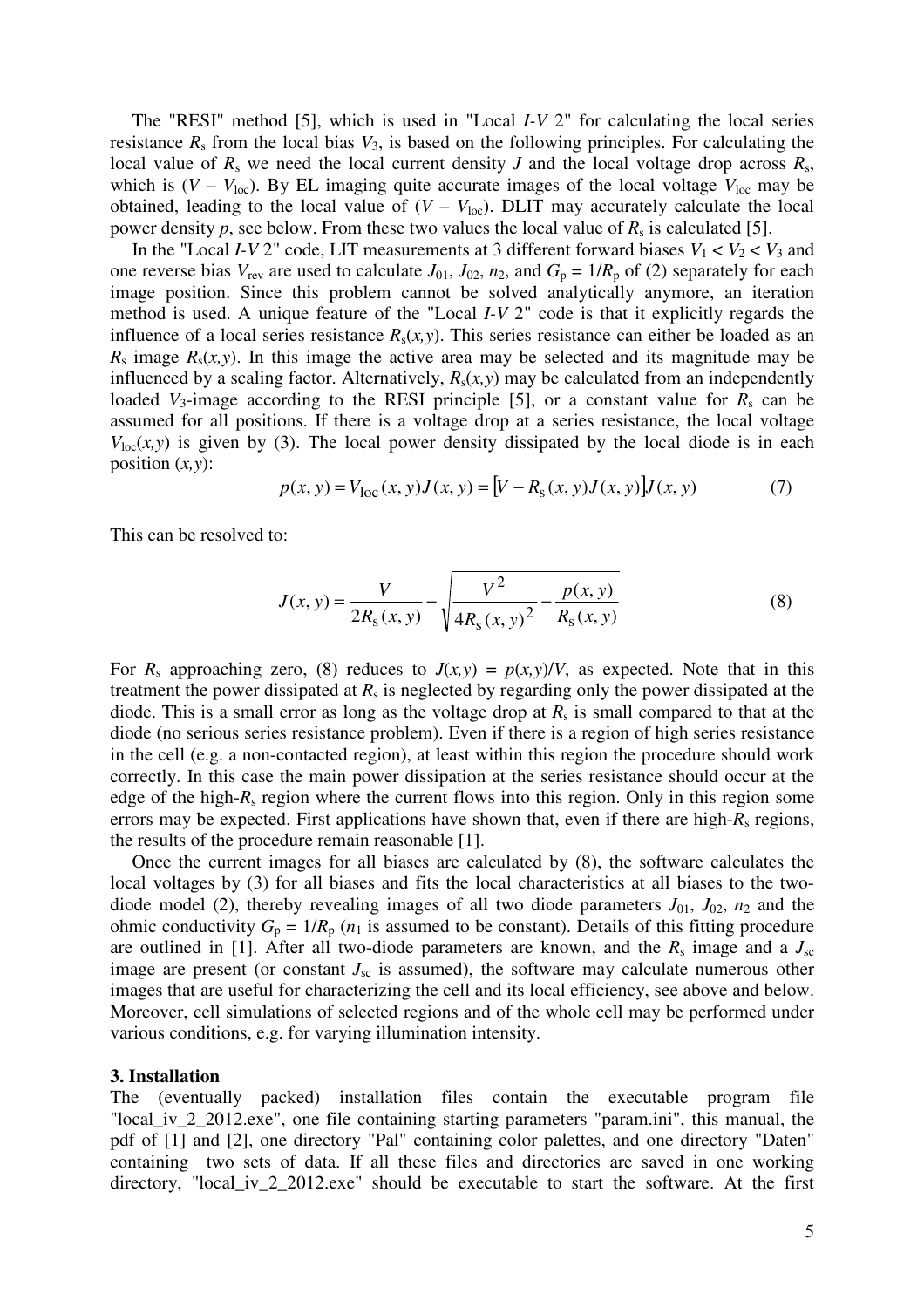attempt to run this file, the software replies: "register the software by mailing the file KeyA loc IV 2.cod to breiten@mpi-halle.mpg.de". Then you will find the new file "KeyA\_loc\_IV\_2.cod" in your working directory, which was generated by the software. After sending this file to breiten@mpi-halle.mpg.de, you will receive a file "KeyB\_loc\_IV\_2.cod", if you are authorized. After this file is copied into your working directory, the software may be used. If your "local\_iv\_2\_2012.exe" file should be replaced by an updated one, you don't need a new "KeyB\_loc\_IV\_2.cod" file. If you want to run this software on another computer, you will need a novel "KeyB\_loc\_IV\_2.cod" file by following the same procedure.

# **4. Operation**



This image shows the main user surface of "Local *I-V* 2". The "File" menu contains the usual commands for loading or saving different items, printing results, and exiting the software. Note that the "Load Ascii or Bmp" command is not meant for loading any of the input images but rather for loading an extra image (e.g. a luminescence image) which can be displayed for comparison. Special commands in this menu will be explained later on. In the "View" menu at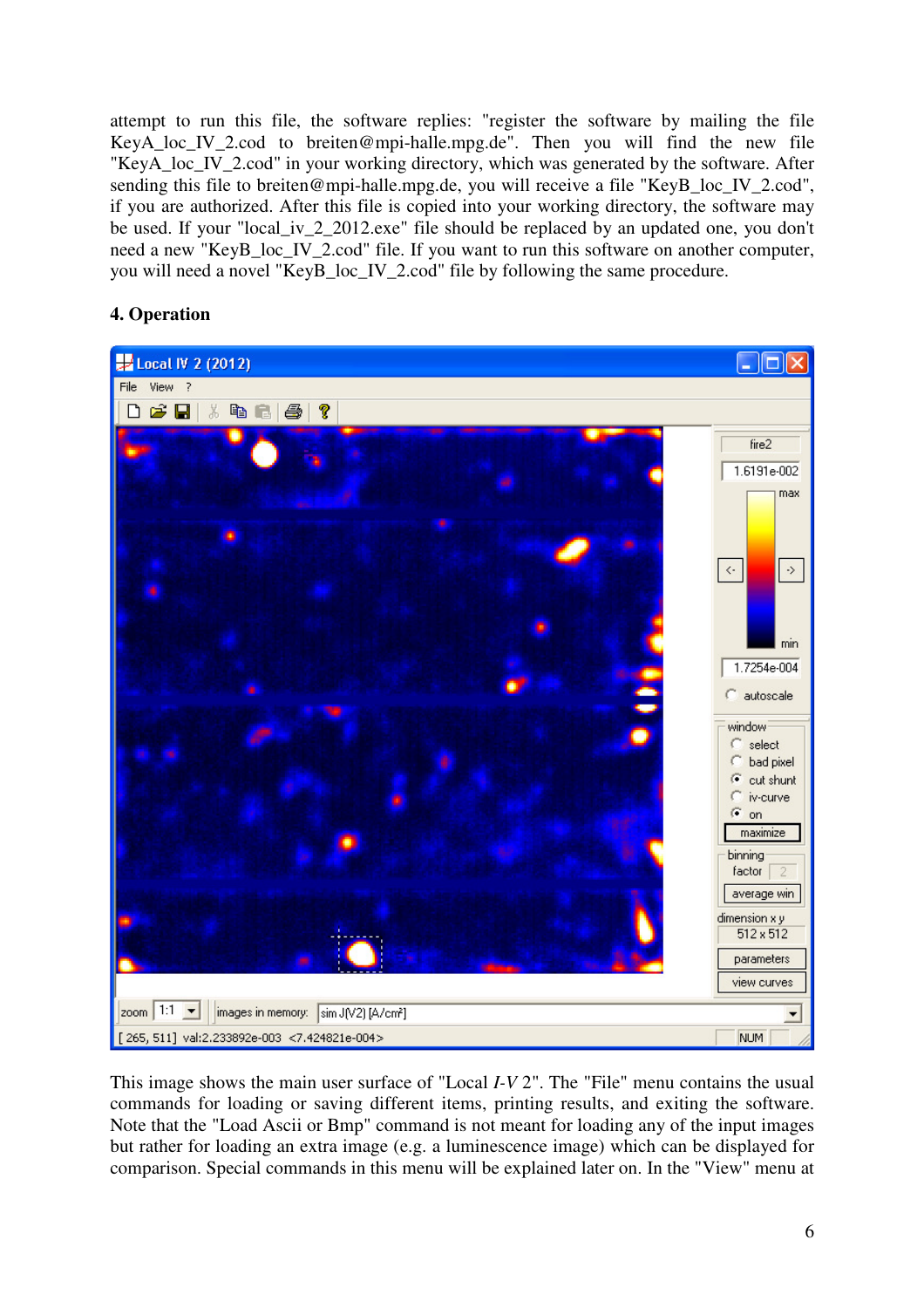the top left the visibility of certain display and operation bars can be selected, as a rule they all of them should be checked. Below these menus the "Symbol bar" contains the usual symbols for creating a new project, loading or saving an image, copying an image into the clipboard, or printing the displayed result.

At the bottom left ("Zoom bar") the zoom factor may be selected from 10:1 to 1:10. The "images in memory" menu in the "Image bar" allows the selection of various input and output images. In the "Status bar" below, the cursor position, the image value in cursor position, and the image values averaged across an eventually selected region are displayed. At the top right, the "Scale bar" allows to select the color palette used (default is "fire2") and to scale the image either automatically (autoscale) or manually. Below, the "Settings bar" allows to select different types of windows, the binning factor ("2" means 2x2 binning, to be activated by "average win"), and the dimension of the selected image is displayed. If "select" in "window" is checked, the selection governs the active cell area where the calculations will be made. Such a selection can be done for all input images (the DLIT images  $T_i$  ( $i = 1, 2, 3$ , and rev), and images of  $R_s$ ,  $V_3$ , and  $J_{sc}$ ). Any selection window may be saved and loaded again by the respective commands "Save Selection Window" and "Load Selection Window" in the "File" menu. Depending on the "binning" selection (which acts only for the DLIT images), the selected field in these images can assume only well-defined sizes. The command "maximize" opens all fields to the maximum allowed size. If "bad pixel" is checked, one pixel or a rectangular region in an input image may be selected for bad pixel correction. In this case, right-clicking opens a window containing "set value", "pixel correction", and "cancel". If "pixel correction" is selected, the value of this pixel or this region is replaced by an average of its surrounding pixels, and an internal bad pixel list is updated. If "set value" is selected, the value of this pixel or region may be set, but only in the displayed image. This option does not append the internal bad pixel list. In any of the input LIT images and also in the output images bad pixels may be selected and corrected, the corrections always act on all images. This "bad pixel" option is advantageous also for marking the bus bar regions, where usually both DLIT and luminescence data are meaningless and are thus replaced by meaningful data from the surrounding. The whole bad pixel data list, which is defined for any data type, may be saved and loaded and applied again by respective commands "Load + Run Bad Pixel File" and "Save Bad Pixel File" in the "File" menu. Another option in the "window" field is "cut shunt". This option is intended to virtually cut out shunts in a cell. Also here, the DLIT data in the "cut shunt" region are replaced by mean values of its surrounding. However, in contrast to the "bad pixel" option, here the values of the total current are corrected for each voltage according to the shunt currents in the selected region. After a region is selected in this mode, right-clicking with the mouse opens a window for confirming the cutting procedure. Note that both the "bad pixel" and the "cut shunt" actions are irreversible. If the original situation has to be re-established, the original project has to be re-loaded or the whole project has to be redefined. "If "iv-curve" is checked in the "window" field, the selection governs the pixel or the region where an *I-V* curve is calculated, see below. If in this option the button "maximize" is pressed, the *I-V* curve refers to the whole cell. Note that, if a whole project is saved, it automatically saves all "select" and all "bad pixel" data under the name given for this project, but not any "cut shunt" data. Hence, the above mentioned options for separate saving single data files are only necessary if the whole work is not saved as a project. The "select" option is only active for all input images  $(T_1, V_3, R_s, J_{sc})$ , the "bad pixel" option is active for all images, the "cut shunt" option is active for  $T_i$ - and output images, and the option "iv-curve" is only active for calculated output images. Finally, the "Settings bar" contains the two buttons "parameters" and "view curves", which open new windows.

The "parameters" window shown below allows one, in its upper part, to load all input images. Here "T1(x,y)" is the DLIT image at  $V_1$  and so on.  $V_1$  must be the lowest and  $V_3$  the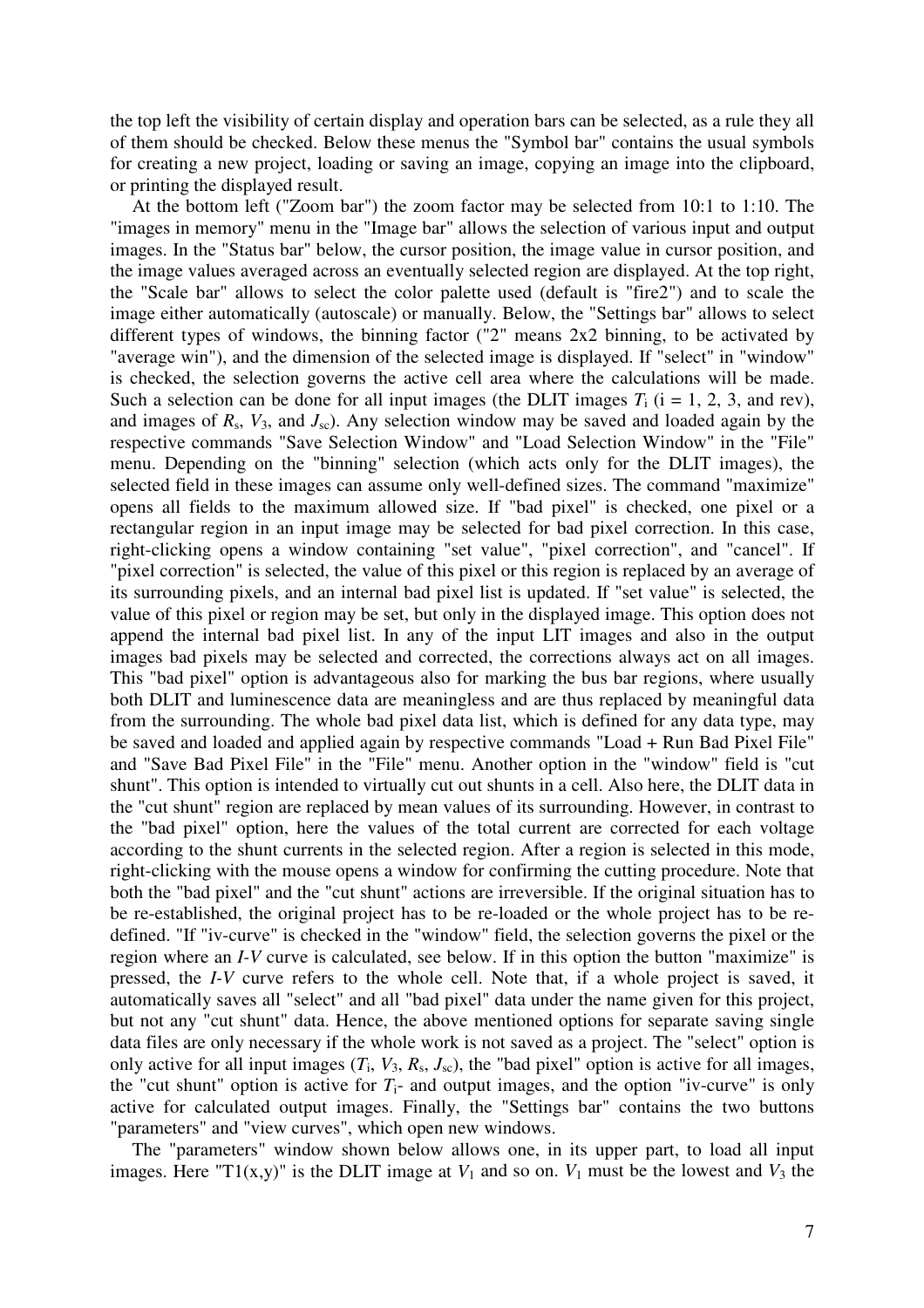highest forward bias. The usual image format are numeric ASCII tables (numbers separated by space or tab, 'enter' at line end), but also bitmap images (\*.bmp) may be loaded. In this case a dialog asks whether the image data shall be interpreted in the range 0 to 1 or 0 to 255. This choice actually does not matter for the evaluation, since the temperature data are anyway converted into current density data by using the entered total currents  $I_i$  ( $i = 1, 2, 3$ , rev), see below. For numeric images a dialog asks for the number of header lines to ignore. Note that ASCII images exported by Thermosensorik (now DCG) systems contain one header line. In the same way, images of  $V_3$ ,  $R_s$ , and  $J_{sc}$  may be loaded. The software displays the average values of the images and, for  $V_3$  and  $R_s$ , it allows to set an upper and a lower limit for the data. If the file name of the DLIT images contains the voltage and the current values of the measurement in the form \*xxxmV\* and \*yyymA\* (xxx and yyy being integer numbers), the software automatically recognizes the voltage and bias values and inserts them into the corresponding parameter fields. If this is not the case, these parameters have to be entered there manually. At the bottom of this field a "correction factor Rs" may be entered, which allows the user to manipulate the  $R_s$  data by multiplying them with this factor. The physical background is that an illuminated series resistance, as measured e.g. by photoluminescence imaging [3], is usually systematically larger than the dark series resistance, which holds for DLIT measurements. Moreover,  $R_s$  images obtained by evaluating EL images [4] still contain a usually unknown factor, which may be corrected here. At the right of this field, other mean values "<Rs>\_scaled" and "<Jsc\_scaled>" are displayed. These values are calculated automatically only at the main calculation procedure. They regard this correction factor and the illumination intensity, and they consider only the data within the selection window of  $R_s$ and  $J_{\rm sc}$ , which were mentioned above.

| parameters                                                                                                                          |                                              |                              |                                         |                                   |                             |
|-------------------------------------------------------------------------------------------------------------------------------------|----------------------------------------------|------------------------------|-----------------------------------------|-----------------------------------|-----------------------------|
| $V1[V]=$<br>$\overline{V}$ T1(x,y)<br>load                                                                                          | 0.497                                        | $11$ [mA]=                   | 165,000000                              | $\langle$ T1>                     | 6.390483e-002               |
| $V2[V]=$<br>$\overline{V}$ T2(x,y)<br>load                                                                                          | 0.546                                        | $12$ [mA]=                   | 840.000000                              | $\langle$ T2>                     | 3.526103e-001               |
| $V3[V]=$<br>$\overline{V}$ T3(x,y)<br>load                                                                                          | 0.597                                        | $ 3 mA =$                    | 3790.000000                             | $\langle$ T3>                     | 1.536757e+000               |
| $\nabla$ Trev(x,y)<br>load                                                                                                          | $-0.503$<br>$Vrev[V]=$                       | Irev[mA]=                    | $-7.000000$                             | <trev></trev>                     | 4.139867e-003               |
| $min V3=$<br>$\triangledown$ V3(x,y)<br>load                                                                                        | $0.00e + 000$                                | $max V3=$                    | 1.00                                    | $\langle$ V3>                     | 5.881106e-001               |
| $\overline{\triangledown}$ Rs(x,y)<br>load                                                                                          | $min$ Rs=<br>0.10                            | $max$ Rs=                    | 30.00                                   | <rs><br/>loaded</rs>              | 9.999988e-001               |
| Rs(x,y) from V3(x,y)<br>Г                                                                                                           | constant Rs[Ohm cm <sup>2</sup> ]=<br>o      |                              | 0.50                                    | <rs></rs>                         | 6.540216e-001               |
|                                                                                                                                     | correction factor $Rs =$                     |                              | 1.00                                    | scaled                            |                             |
| Jsc(x,y)<br>load                                                                                                                    | G.<br>constant Jsc[mA/cm <sup>2</sup> ]=     |                              | 33.28                                   | $\langle$ Jsc $\rangle$<br>scaled | 3.328000e+001               |
|                                                                                                                                     | $V$ max $[V]$ =                              | 1.00                         |                                         | n(Jdiff)=                         | 1.10                        |
| $\degree$ use n=2<br>C neglect Trev                                                                                                 | intens. [suns]=                              | 1.000                        |                                         | $T$ amb $[^{\circ}C]=$            | 28.0                        |
|                                                                                                                                     | area [cm²]=                                  | 243.00                       |                                         | $V^{\top}$ [V]=                   | 2.595e-002                  |
| 0.490<br>0.604<br>Vmpp.cell [V]=<br>Voc.cell M=<br>calculation                                                                      |                                              |                              |                                         |                                   |                             |
| iterative calc                                                                                                                      |                                              |                              |                                         |                                   |                             |
| 5.280808e-003<br>6.059014e-003<br>P <sub>3</sub><br>P <sub>1</sub><br>$\overline{\triangledown}$ J3(x,y)<br>$\triangledown$ J1(x,y) |                                              |                              | analytic calc<br>calculate IV           |                                   |                             |
| 3.500043e-003<br>5.352673e-003<br>P <sub>2</sub><br>P4<br>$\overline{V}$ J2(x,y)<br>$\overline{V}$ J4(x,y)                          |                                              |                              |                                         |                                   |                             |
| Gp(x,y) [S/cm <sup>2</sup> ]<br>$\nabla$ LOG(J01(x,y))<br>⊽<br>$\overline{M}$ n <sub>eff</sub> (V1⋅V2)                              |                                              |                              | load project                            |                                   |                             |
| simulated Images ready<br>⊽                                                                                                         |                                              | $\overline{V}$ LOG(J02(x,y)) | $\overline{M}$ n <sub>eff</sub> (V2-V3) |                                   | save project<br>load params |
| $n_z$ (x,y)<br>$min n$ ,<br>R.                                                                                                      | 2.00                                         | max n,                       |                                         | 20.00                             | save params                 |
| $\nabla$ J01(x,y)                                                                                                                   | $0.00e + 000$<br>min J01[A/cm <sup>2</sup> ] |                              | max J01[A/cm <sup>2</sup> ]             | 5.00e-010                         |                             |
| $\overline{V}$ J02(x,y)                                                                                                             | $0.00e + 000$<br>min J02[A/cm <sup>2</sup> ] |                              | max J02[A/cm <sup>2</sup> ]             | 0.10                              | suns Voc-curv.<br>IV-curves |
| loops<br>20                                                                                                                         | min Gp[S/cm <sup>2</sup> ]<br>$0.00e + 000$  |                              | max Gp[S/cm <sup>2</sup> ]              | 100.00                            |                             |
|                                                                                                                                     |                                              |                              |                                         |                                   | 0K                          |
|                                                                                                                                     |                                              |                              |                                         |                                   |                             |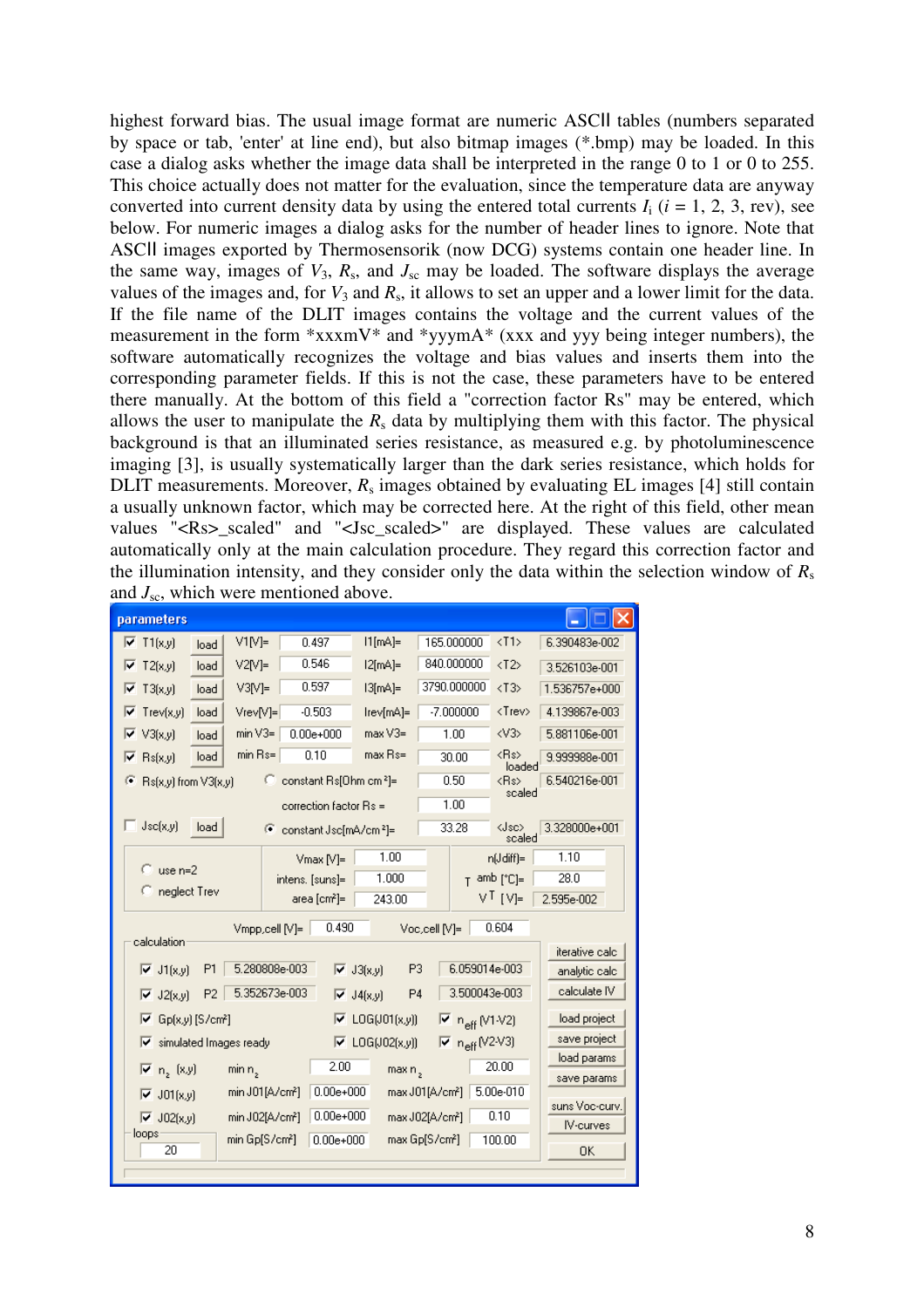In the field below the data input field some options and parameters may be selected resp. entered. If "constant  $\text{Rs}[\text{Ohm cm}^2]$ " is checked, the software uses the entered value for all pixels. If "constant Jsc $[mA/cm^2]$ " is checked, the software uses the entered value for all pixels. If "Rs(x,y) from V3(x,y)" is checked, the software internally calculates  $R_s$  from  $V_3$ , as described above. If "use  $n = 2$ " is checked, the software fits the two-diode model assuming  $n_2$  $= 2$ . In this case only the images taken at  $V_2$  and  $V_3$  are evaluated, hence the image taken at  $V_1$ is not necessary. Note that this approach usually leads to a poorer fit of the characteristics to the measured ones, at least in the low-voltage range. On the other hand, only in this approximation the values of  $J_{02}$  are quantitatively comparable with that of other authors, who are using this approximation. In this field also the assumed ideality factor of the diffusion current "n(Jdiff)", the illumination intensity "intens [suns]", the cell "area  $[cm^2]$ ", and the cell temperature "T<sup>amb</sup> [°C]" may be entered, leading to the thermal voltage " $V_T$  [V]". The value "Vmax [V]" is the maximum voltage up to which the "real" characteristics are internally calculated. This value must be well above the highest value of  $V_{\text{oc}}$  of the chosen cell, a default value is 1 V. If this value is chosen too small, unexpected kinks in the simulated characteristics may appear. If there are high-*R*s regions in the investigated cell, it may be necessary to choose "Vmax [V]" even larger than 1 V. Below this field, values of "Vmpp,cell [V]" and "Voc,cell [V]" may be entered. These values are necessary for calculating the efficiency parameter images valid for the mpp of this cell. These values may also be submitted from the "IV-curves" window, see below. If the local voltages or currents at the open circuit voltage  $V_{\text{oc}}$  shall be calculated, please, insert the value of  $V_{\text{oc}}$  in the "Vmpp,cell [V]" field and a somewhat higher arbitrary value in the "Voc,cell [V]" field. Then the "sim Vloc(Vmpp,cell) [V]" and the "sim J(Vmpp,cell) [mA/cm2]" images (see below) will become that at  $V_{\text{oc}}$ , but the "sim efficiency(Vmpp,cell)  $[\%]$ " and "sim FF(Vmpp,cell)  $[\%]$ " images will become meaningless.

At the lower right side in the "parameters" window some more action buttons are collected. Some of these commands can also be found in the "File" menu. The command to perform the actual DLIT analysis is the button "iterative calc". Alternatively, the button "analytic calc" starts the image evaluation based on an analytic procedure, which is faster than the iterative one. However, this calculation is only possible if  $n_2 = 2$  is assumed, hence starting this calculation automatically checks the "use  $n = 2$ " button. By the calculations described until now, only the so-called "suns- $V_{oc}$ " analysis is performed, and only the output images concerning this analysis (including  $V_{\text{oc}}$ ) are automatically generated. Hence, though the local DLIT analysis regards the local series resistance  $R<sub>s</sub>$ , the output data are valid for the local diodes and do not consider *R*s. For also calculating "real" characteristics regarding the local *R<sub>s</sub>*, the "calculate IV" button has to be pressed. This button was separated from the buttons above because the "real" *I-V* calculation may consume a few minutes of computation time, depending on the image size and on the computer speed. If only the local dark characteristics of the cell have to be fitted and the "suns" efficiency parameters shall be calculated, it is sufficient to press "iterative calc" or "analytic calc", respectively. Only after the "calculate IV" procedure has been run, images of the "real" efficiency parameters  $V_{\text{mpo}}$ ,  $J_{\text{mpo}}$ ,  $FF$ , and *efficiency* are calculated, and pressing "IV-curve" displays the *I-V* curve of the region or position selected in the main window.

Pressing "load project" or "save project" allows one to load a saved project or to save the current project. This "project" contains all parameter settings including all chosen options, range limits, window and bad pixel data, and the names and locations of all data files. If the software does not find a file in the saved directory, it asks for selecting the directory containing this file. After a project has been loaded, first the "average win" button in the main window has to be pressed for any of the  $T_i$  images, if the project has employed any pixel binning. Then the dark *I-V* calculations may be performed by pressing "iterative calc" of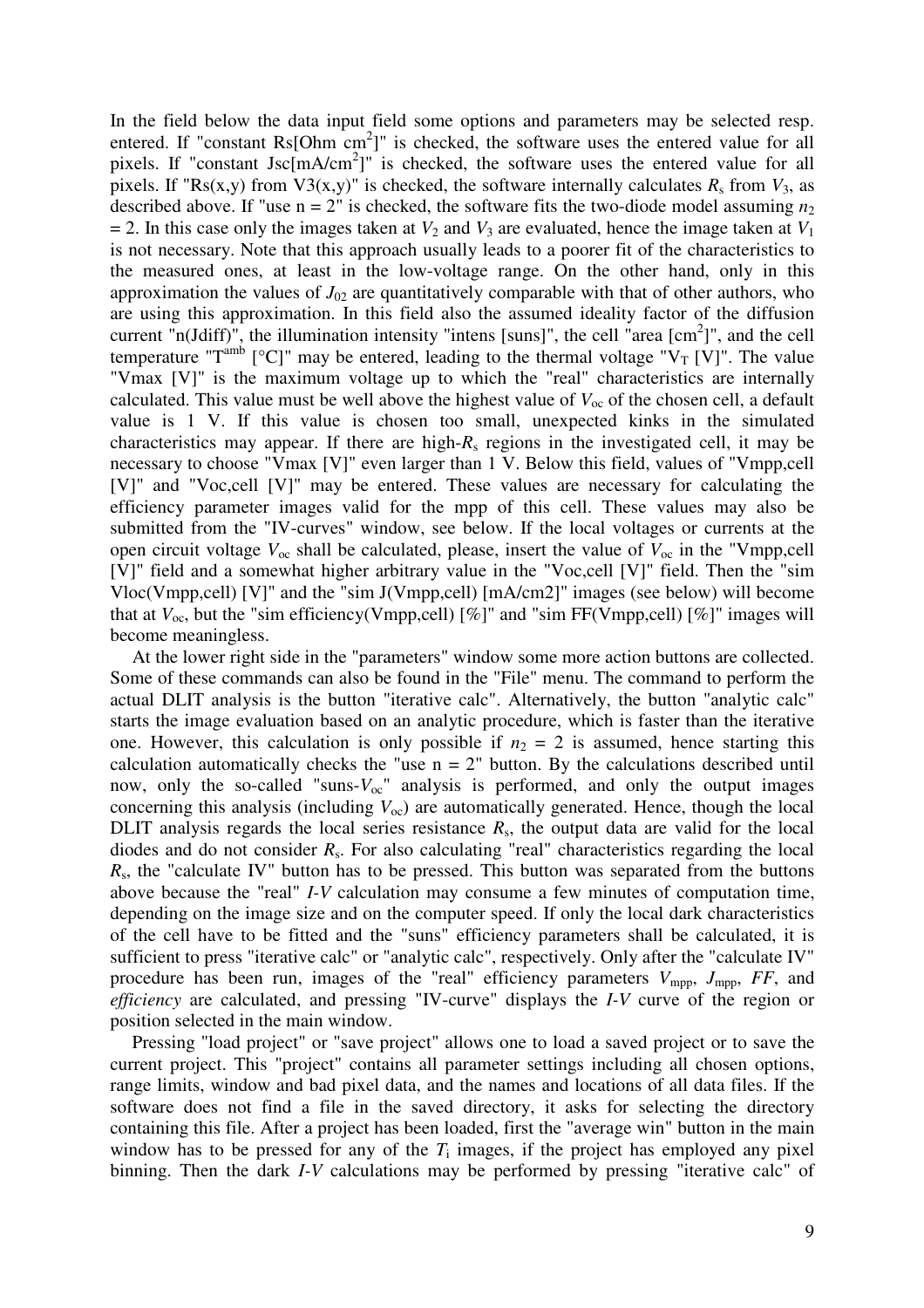"analytic calc", eventually followed by "calculate IV". The buttons "load params" and "save params" are loading a previously saved parameters set or saving the current parameters set under a chosen name. Here all parameters visible in the "parameters" window are saved, but not the locations of the input files, the "select", and the "bad pixel" data. The commands "suns Voc-curv." and "IV-curves" will be discussed below.

In the "calculation" field some more parameters may be entered. These are min- and maxvalues for all iteration parameters  $n_2$ ,  $J_{01}$ ,  $J_{02}$ , and  $G_p$  and the number of "loops", which defines how often the iteration loop will be processed (see [1], default is 20). The min- and max-values are provided to prevent that in noisy regions too absurd values are obtained by the iteration procedure, which may falsify mean values of these data. For example, it is advisable to set the lower value of " $n<sub>2</sub>$ " to "2" or to "1.5", otherwise the procedure cannot correctly split the current into the two different exponential contributions. If it is observed that in some points or regions the iteration does not fit the measured points correctly, it must be checked whether a too strong limitation of the allowed range for one or more of the diode parameters is responsible for this. Though also negative values are allowed to be entered in "min J01", min J02", and "Gp", this is physically not meaningful and may lead to difficulties in the internal calculation of the efficiency parameters.

If either the "iterative calc" or "analytic calc" command has been given, after some processing time the output images appear in the "images in memory" menu and the correct calculation of the output images is indicated by checks in the "calculation" field. This action also starts the conversion of "input Jsc" into "scaled Jsc" and the conversion of " $Rs(x,y)$ " or "V3(x,y)" into "scaled Rs", where both the "correction factor Rs" and the  $R_s$  selection window are regarded. The numbers "P1" through "P4" in the "calculation" field are the proportionality factors between power density and current density for the LIT images T1 through T4. If all measurements have been performed under the same conditions, these 4 values should be lying close together.

As the results of the calculation procedure (triggered by running "iterative calc" or "analytic calc"), the software collects the following output images in "images in memory":

| scaled V3 [V]                            | $V_3$ image with dimensions fitted to the $J$ images            |
|------------------------------------------|-----------------------------------------------------------------|
| scaled Rs $[\Omega \text{cm}^2]$         | $R_s$ image with dimensions fitted to the $J$ images            |
| scaled Jsc $\left[\text{mA/cm}^2\right]$ | $J_{\rm sc}$ image regarding "intensity" and fitted to J images |
| calc J1 $[A/cm^2]$                       | current density at $V_1$                                        |
| calc J2 [ $A/cm2$ ]                      | current density at $V_2$                                        |
| calc J3 $[A/cm^2]$                       | current density at $V_3$                                        |
| calc -Jrev $[A/cm^2]$                    | current density at $V_{\text{rev}}$ (positive values)           |
| calc V1 [V]                              | local voltage at $V_1$                                          |
| calc $V2$ [V]                            | local voltage at $V_2$                                          |
| calc $V3$ [V]                            | local voltage at $V_3$                                          |
| calc - Vrev [V]                          | local voltage at $V_{\text{rev}}$ (positive values)             |
| calc Gp $[S/cm^2]$                       | $= 1/R_p(x,y)$ , ohmic parallel (shunt) conductivity            |
| calc n2                                  | ideality factor $n_2$ of $J_{\text{rec}}$                       |
| calc J01 $[A/cm^2]$                      | saturation current density of $J_{\text{diff}}$                 |
| calc J02 [ $A/cm2$ ]                     | saturation current density of $J_{\text{rec}}$                  |
| calc $log(J01)$                          | decadic logarithm of $J_{01}(x, y)$                             |
| calc $log(J02)$                          | decadic logarithm of $J_{02}(x, y)$                             |
| calc neff $(V1-V2)$                      | effective ideality factor between $V_1$ and $V_2$               |
| calc neff $(V2-V3)$                      | effective ideality factor between $V_2$ and $V_3$               |
| calc neff suns $(V1-V2)$                 | effective "suns" ideality factor between $V_1$ and $V_2$        |
| calc neff suns $(V2-V3)$                 | effective "suns" ideality factor between $V_2$ and $V_3$        |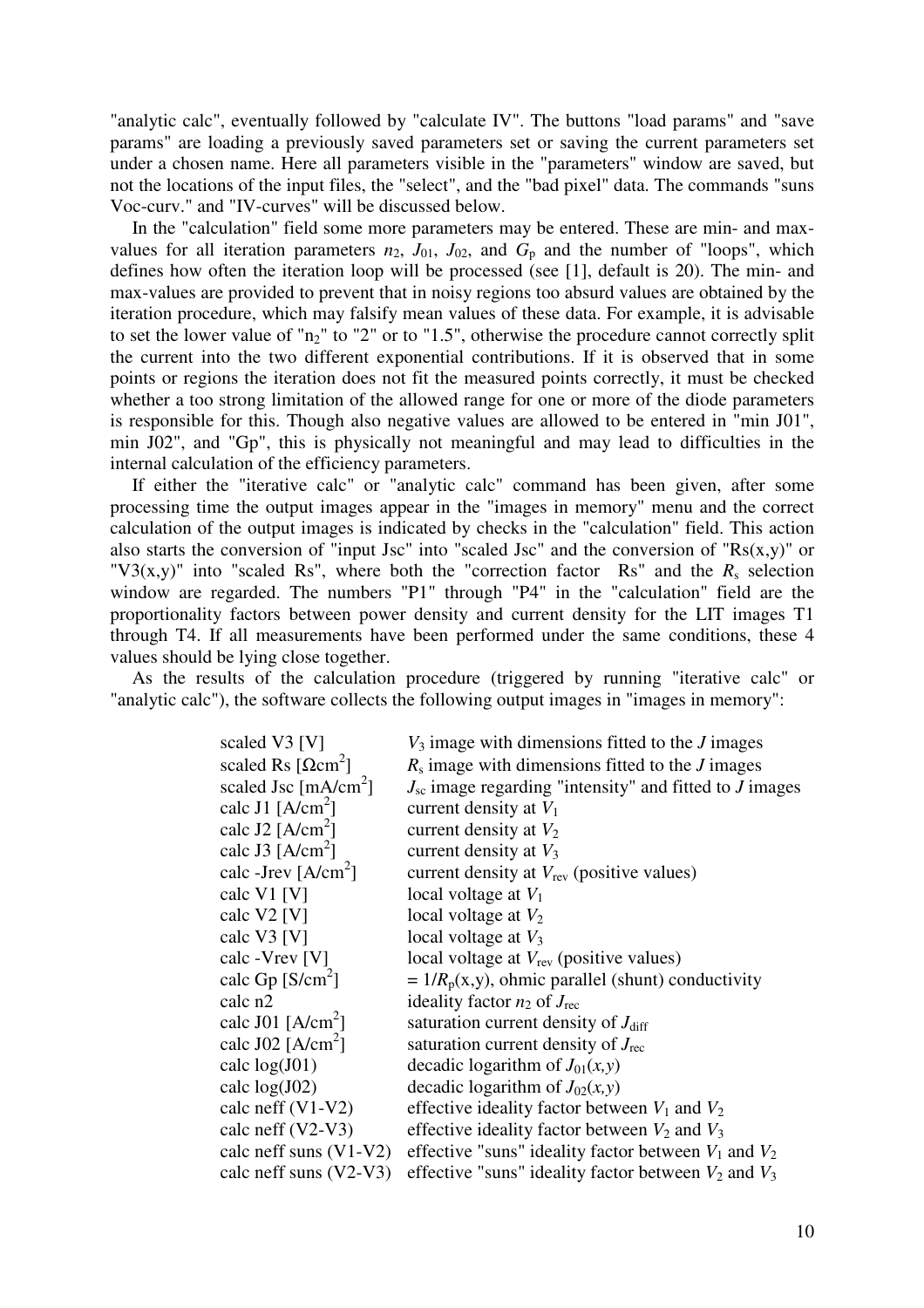In addition, the software simulates and displays images of all current contributions for the three different forward biases and the "suns- $V_{\text{oc}}$ " efficiency-related images:

```
\sin\text{Jdiff(V1)} [A/cm<sup>2</sup>]
sim Jrec(V1) [A/cm<sup>2</sup>]
\sin Jshunt(V1) [A/cm<sup>2</sup>]
\sin J(V1) [A/cm<sup>2</sup>]
\sin \text{Jdiff(V2)} [A/cm<sup>2</sup>]
sim Jrec(V2) [A/cm<sup>2</sup>]
\sin Jshunt(V2) [A/cm<sup>2</sup>]
\sin J(V2) [A/cm<sup>2</sup>]
\sin \text{Jdiff(V3)} [A/cm<sup>2</sup>]
sim Jrec(V3) [A/cm<sup>2</sup>]
\sin Jshunt(V3) [A/cm<sup>2</sup>]
\sin J(V3) [A/cm<sup>2</sup>]
           sim suns efficiency [\%] the local efficiency, without the influence of R_ssim Voc [V] local open circuit voltage
           sim suns pFF [\%] local pseudo fill factor, without the influence of R_s
```
After "calculate IV" is pressed, in addition to these images the software simulates and displays the following images:

| sim efficiency $[\%]$                   | efficiency, including $R_s$ influence                      |
|-----------------------------------------|------------------------------------------------------------|
| $\sin FF$ [%]                           | fill factor, including $R_s$ influence                     |
| $\sin V$ mpp $[V]$                      | maximum power point voltage                                |
| $\sin\text{Jmpp}$ [mA/cm <sup>2</sup> ] | maximum power point current density                        |
| $\sin$ Vloc(Vmpp, cell) [V]             | local voltage, if cell is at $V_{\text{mpp,cell}}$         |
| $\sin J(Vmpp,cell)$ [mA/cm2]            | local current density, if cell is at $V_{\text{mpp,cell}}$ |
| sim efficiency(Vmpp,cell) [%]           | local efficiency, if cell is at $V_{\text{mpp,cell}}$      |
| sim FF(Vmpp, cell) $[\%]$               | local fill factor, if cell is at $V_{\text{mpp,cell}}$     |

In all these output images single pixels or certain regions may be selected for calculating *I-V* curves of these regions (option "iv-curves" in the "window" field, see above) or for correcting bad pixels or bad pixel regions (option "bad pixel"). After selecting such a region, the average value in this selected region is displayed in the lower left frame of the window as "<[sel:value]>", which enables a simple quantitative evaluation of the image data. Note that this "iv-curves" option is only active for output images, but not for input images. By using the "cut shunt" option, the influence of certain local defects on the efficiency parameters of the whole cell or a region may be corrected. For doing this, in the "cut shunt" mode a certain region has to be selected and then the right mouse button must be clicked. A window appears aksking: "cut shunt? Yes / No". After checking "Yes", his measure virtually excludes the defects from cell by replacing their input data by that of their surrounding. Thereby, the total cell current is corrected correspondingly. Then "iterative calc" and "calculate IV" have to be performed again, leading to the efficiency parameters of this whole cell or region without the influence of the excluded defects [2]. Note that the "cut shunt" option is enabled both for input and output images. After selecting a region in one of the input images in this mode, at the bottom left edge the average value across this region appears as "<value1[sel:value2]>". Here "value1" is the average across the active field selected by the "select" option, and "value2" is the average value in the region selected by the "cut shunt" option. This enables a local quantitative data evaluation also in input images.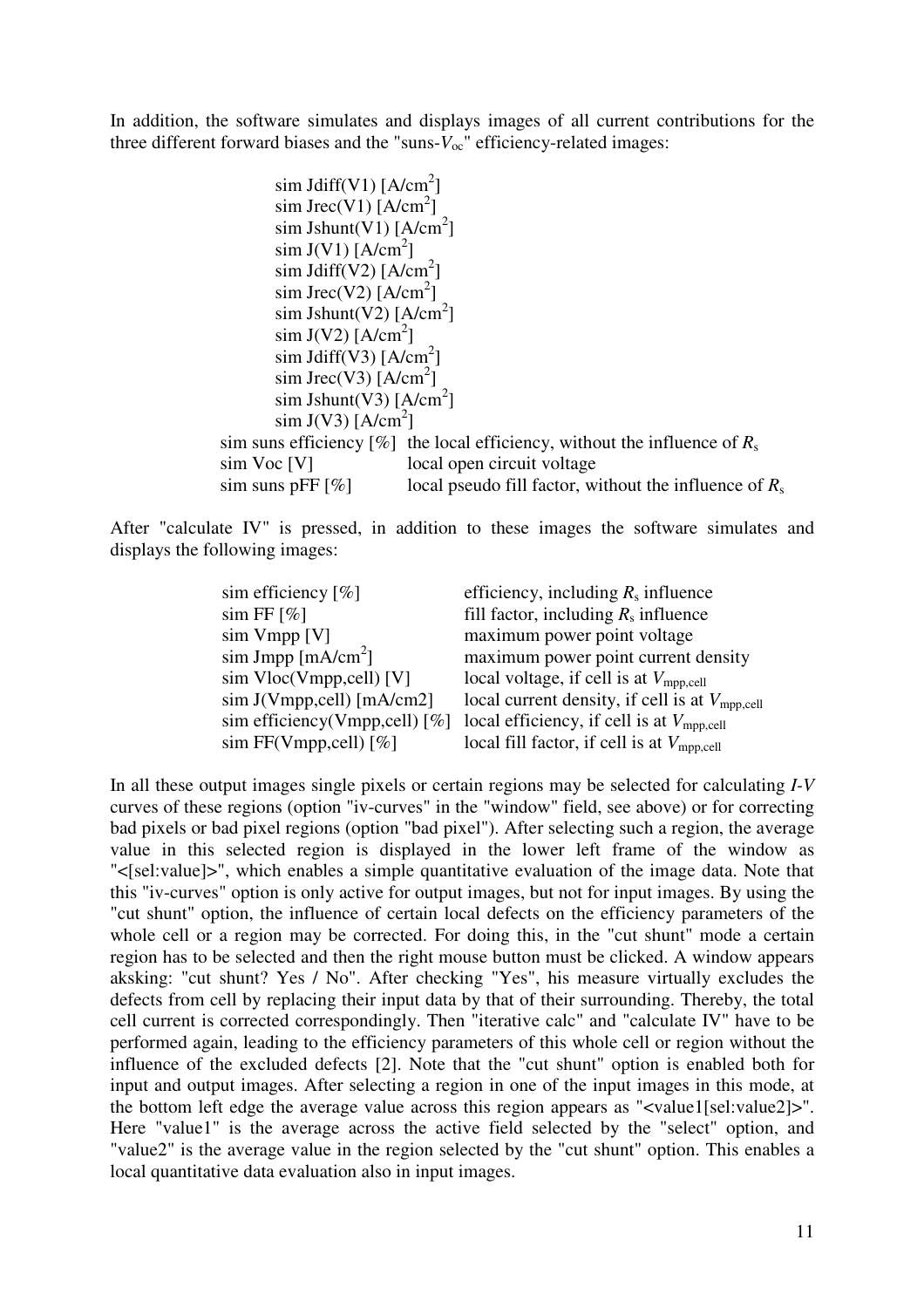On the command "suns Voc-curv." in the "parameters" menu or by pressing "view curves" in the main user surface, the code simulates and displays the dark "suns- $V_{\text{oc}}$ "-curve of the position or region selected in the main window, including all different current contributions (diffusion, recombination, and shunt currents) separately and the total current according to eq. (2), in the bias range between  $-V_{rev}$  and  $V_3$  in the newly appearing window shown below, together with the data points measured at  $V_{rev}$ ,  $V_1$ ,  $V_2$ , and  $V_3$ . This operation is permitted already before "calculate IV" command was given. If only one point is selected, the curves and the measurement points reflect the fit in this position. If an extended region is selected, the measurement points shown reflect the average current density and the average local bias within the selected region. Note that, even if every pixel in this region should be correctly fitted, in this representation weak voltage differences between the data points and the sum current may appear, since for these non-linear characteristics actually voltage averaging of the measured points, which is performed here, is actually not permitted, if the local voltages are different. Note that these "suns- $V_{oc}$ "-characteristics are characteristics of the local diode, hence they do not consider any series resistance. At the top of the "suns Voc-curves" window the values of the local cell parameters suns efficiency ("suns effic.  $[\%]$ "), the (suns) pseudo fill factor ("pFF [%]"), and the open circuit voltage ("Voc") of the selected pixel or region are displayed. Moreover, the maximum power point data "Jmpp" and "Vmpp" are indicated. By checking the option "illuminated" at the bottom left, the illuminated characteristic is displayed. Here only the sum characteristic is displayed, but the position of the maximum power point is marked. The x- and y-scaling of the dark plot can be set manually or automatically, in the "I[V]" field it can be selected which curves are displayed, and the display of the dark characteristic can be performed linearly or semi-logarithmically. By pressing "save plot", all iv-curves (the dark and the illuminated one), the measured dark current data (including the  $R_s$ -corrected voltage), and the local cell parameters can be saved as an ASCII table. Pressing "OK" closes the "suns Voc-curves" window, just as for the "parameters" window. If "refresh plot" is checked, the plot is refreshed to an eventually newly selected region. If the main user surface is the currently active window and a point or region is selected in the "iv-curve" mode there, the cursor keys allow to shift the selected region, and pressing the "ENTER" key always updates the displayed *I-V* characteristics (equivalent to "refresh plot" in the "suns Voc-curves" window).

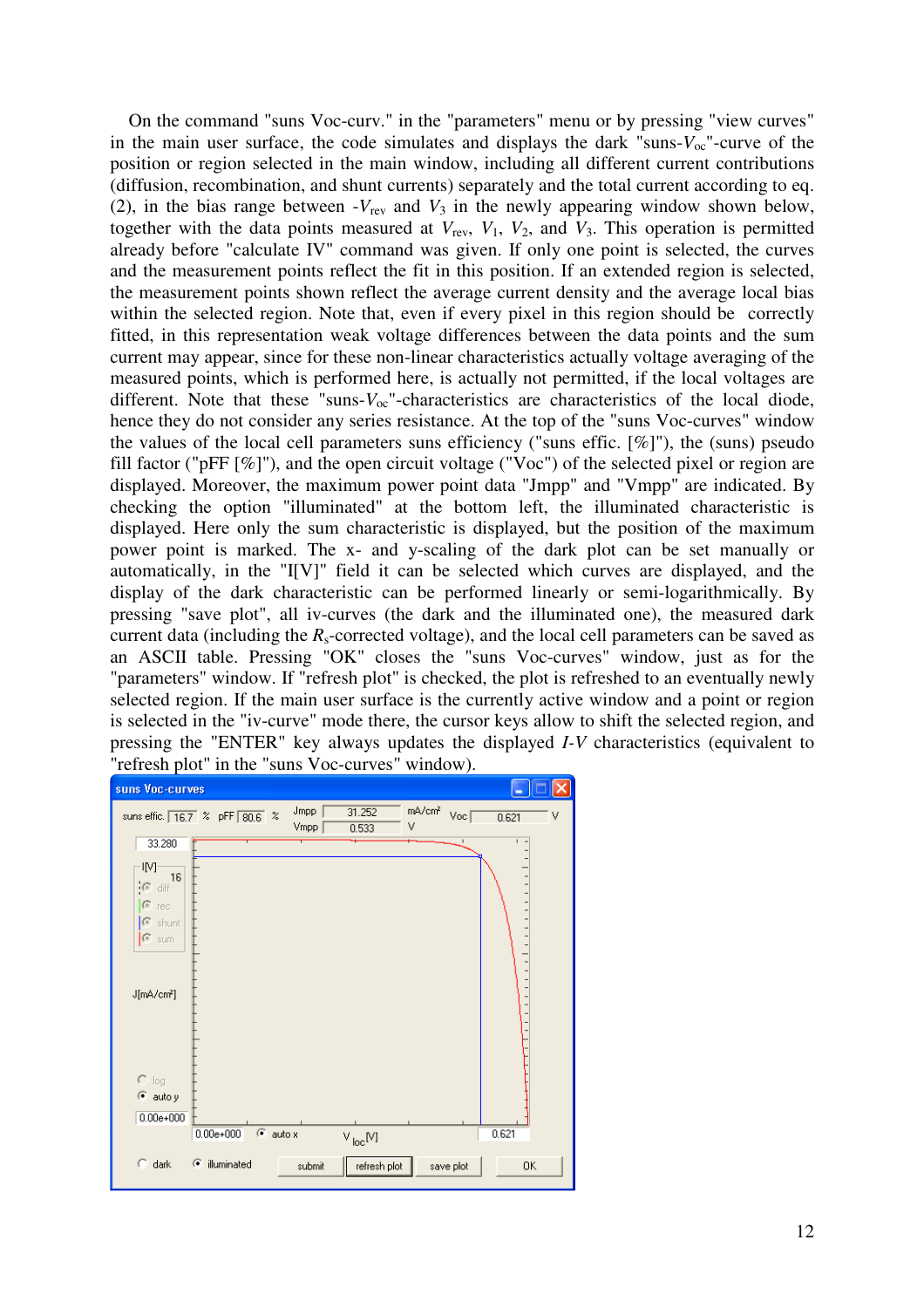By pressing "IV-curves" in the "parameters" window, the "real" *I-V* curve, shown below, of the position or region selected in the main window, including the influence of  $R_s$ , is displayed. This works only if before "calculate IV" was performed, otherwise an error message appears. All display options described above for the "suns Voc-curves" also hold for the "IV-curves, except of the separate imaging of the different dark current contributions. This separate imaging is not possible here since  $R_s$  only acts on the total current and not on its constituents. The fill factor (FF) and the efficiency displayed at the top are now the realistic values for the selected region, based on the approximations mentioned in the Introduction. If in the "IV-curves" window the data are saved by pressing "save plot", the realistic dark and illuminated *I-V* data between 0 V and "Vmax [V]", given in the "parameters" window, are saved, together with the current- and voltage data of the DLIT measurements. Note that, if an *I-V* curve is displayed, and any parameter is changed or some shunts are cut out, after pressing "iterative calc" the software automatically performs also "calculate IV", recalculates the characteristic, and displays the efficiency parameters. Note that, if the whole cell area is selected in the main window, the parameters displayed in the "IV-curves" window are the efficiency parameters simulated for the whole cell. The "submit" button allows one to automatically submit the  $V_{\text{mpp}}$  and  $V_{\text{oc}}$  data to the respective data fields in the "parameters" window, where they are used for simulating the local efficiency data for the case that the cell is at its own mpp.

| <b>IV-curves</b>                                              |                                                                                                              |
|---------------------------------------------------------------|--------------------------------------------------------------------------------------------------------------|
|                                                               | mA/cm <sup>2</sup><br>Jmpp<br>30.968<br>Voc<br>effiency 15.4 % FF 74.4 %<br>٧<br>0.621<br>٧<br>Vmpp<br>0.496 |
| 33.266                                                        | $\mathsf I$                                                                                                  |
| IM)<br>16<br>[© diff<br>$C$ red<br> C <br>shunt<br> C <br>sum |                                                                                                              |
| J[mA/cm <sup>2</sup> ]                                        |                                                                                                              |
| $\bigcap$ log                                                 |                                                                                                              |
| © autoy                                                       |                                                                                                              |
| $0.00e + 000$                                                 | $\bullet$ auto x<br>0.621<br>$0.00e + 000$<br>٧<br>$[ \mathsf{V} ]$                                          |
| C.<br>dark                                                    | C illuminated<br>refresh plot<br>submit<br>save plot<br>0K                                                   |

## **Feedback, warranty**

Please, report any bugs or proposals for improvements of this software and its description to Otwin Breitenstein (breiten@mpi-halle.mpg.de). Within 2 years after purchasing this software, possible bugs will be removed free of charge.